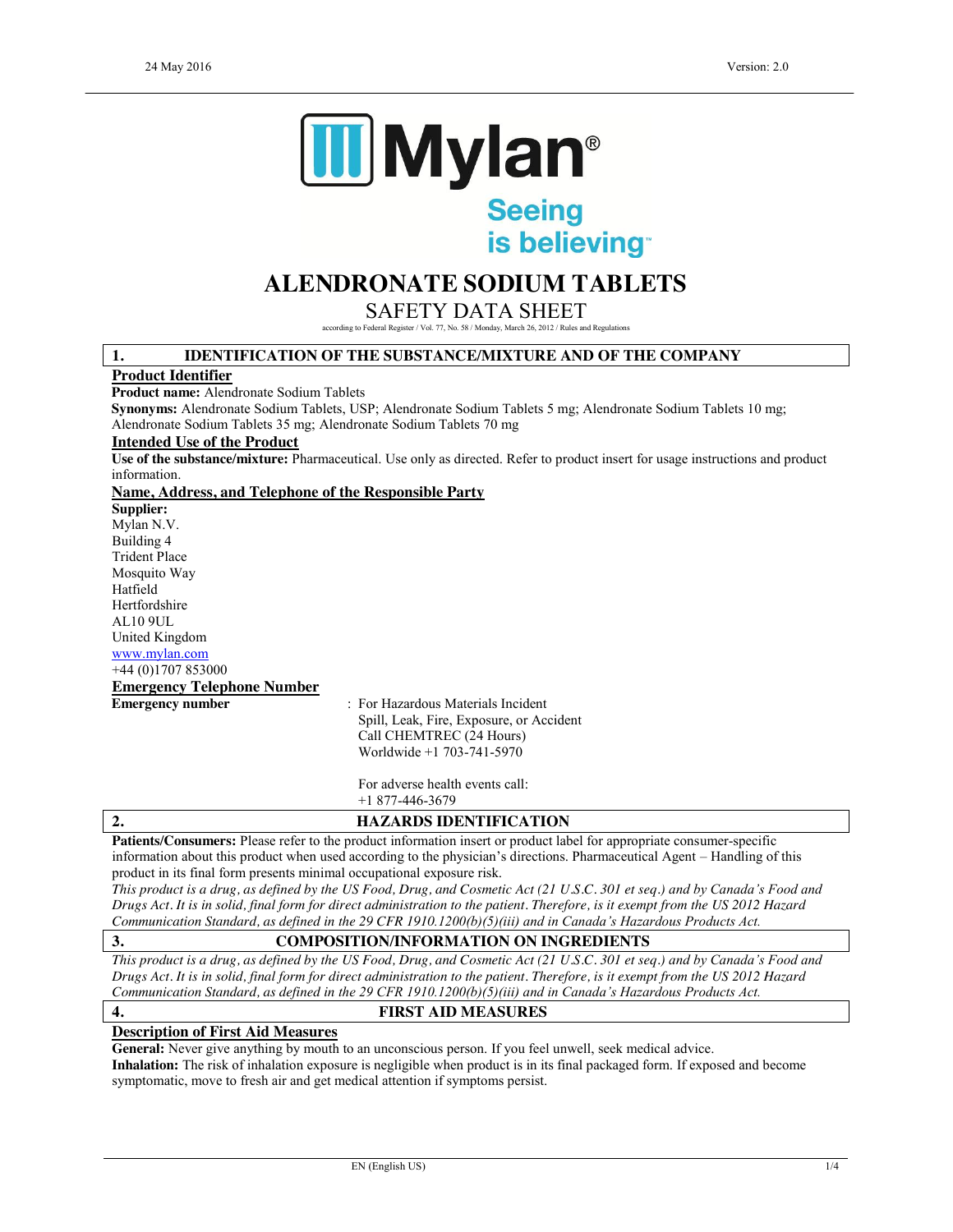**Skin Contact:** Basic hygiene and appropriate precautions should prevent skin contact. If skin contact occurs, wash affected area with soap and water for at least 15 minutes. Should skin irritation, allergic reaction, or rash occur, remove contaminated clothing (if required) and seek medical advice.

**Eye Contact:** The risk of eye exposure is negligible when product is in its final packaged form. If eye contact occurs, flush immediately with water for at least 15 minutes. If easy to do, remove contact lenses. Get medical attention.

**Ingestion:** Ingestion is not an anticipated route of exposure. If accidental ingestion occurs, flush mouth out with water and get medical attention.

## **Most Important Symptoms and Effects Both Acute and Delayed**

**General:** Please refer to the package insert for more detailed information.

**Inhalation:** None expected under normal conditions of use.

**Skin Contact:** None expected under normal conditions of use.

**Eye Contact:** May cause minor eye irritation.

**Ingestion:** Pharmaceutical- ingestion may be harmful or have adverse effects.

**Chronic symptoms:** Not available

### **Indication of Any Immediate Medical Attention and Special Treatment Needed**

If exposed or concerned, get medical advice and attention.

## **5. FIREFIGHTING MEASURES**

## **Extinguishing Media**

**Suitable extinguishing media:** Not flammable. Use extinguishing media appropriate for surrounding fire.

**Unsuitable extinguishing media:** None known.

## **Special Hazards Arising From the Substance or Mixture**

**Fire hazard:** Not flammable

**Explosion hazard:** Product itself is not explosive but if dust is generated, dust clouds suspended in air can be explosive. **Reactivity:** Hazardous reactions will not occur under normal conditions.

## **Advice for Firefighters**

**Precautionary measures fire:** Exercise caution when fighting any chemical fire.

**Firefighting instructions:** Use water spray or fog for cooling exposed containers.

**Protection during firefighting:** Do not enter fire area without proper protective equipment, including respiratory protection.

**Hazardous Combustion Products:** Carbon oxides (CO, CO<sub>2</sub>).

**Other information:** Refer to Section 9 for flammability properties.

## **6. ACCIDENTAL RELEASE MEASURES**

## **Personal Precautions, Protective Equipment and Emergency Procedures**

**General measures:** Avoid all contact with skin, eyes, or clothing. Avoid generating dust.

### **For Non-Emergency Personnel**

**Protective equipment:** Use appropriate personal protection equipment (PPE).

**Emergency procedures:** Evacuate unnecessary personnel.

## **For Emergency Personnel**

**Protective equipment:** Equip cleanup crew with proper protection.

**Environmental Precautions**

Prevent entry to sewers and public waters.

## **Methods and Material for Containment and Cleaning Up**

**Methods for cleaning up:** For small quantities associated with normal therapeutic use, collect spillage and transfer to a closed waste container for disposal.For large or bulk quantities, after absorption with inert material, collect spillage by sweeping up spilled material and place in a labeled, sealed container for proper disposal.

## **Reference to Other Sections**

See heading 8, Exposure Controls and Personal Protection.

## **7. HANDLING AND STORAGE**

## **Precautions for Safe Handling**

**Patients/Consumers:** Patients should adhere to the instructions provided within the product information insert or product label for appropriate consumer-specific information about this product when used according to the physician's directions. **Hygiene measures:** This SDS is for a pharmaceutical agent - Handling of this product in its final form presents minimal occupational exposure risk. In an occupational setting, handle in accordance with good industrial hygiene and safety procedures. Avoid contact with eyes, skin and clothing. Avoid breathing vapor or mist. Use appropriate personal protective equipment when handling and observe good personal hygiene measures after handling.

## **Conditions for Safe Storage, Including Any Incompatibilities**

**Storage conditions:** Store in a dry, cool and well-ventilated place. Protect from heat and direct sunlight.

## **Specific End Use(s)**

Pharmaceutical. Refer to product insert for usage instructions and product information.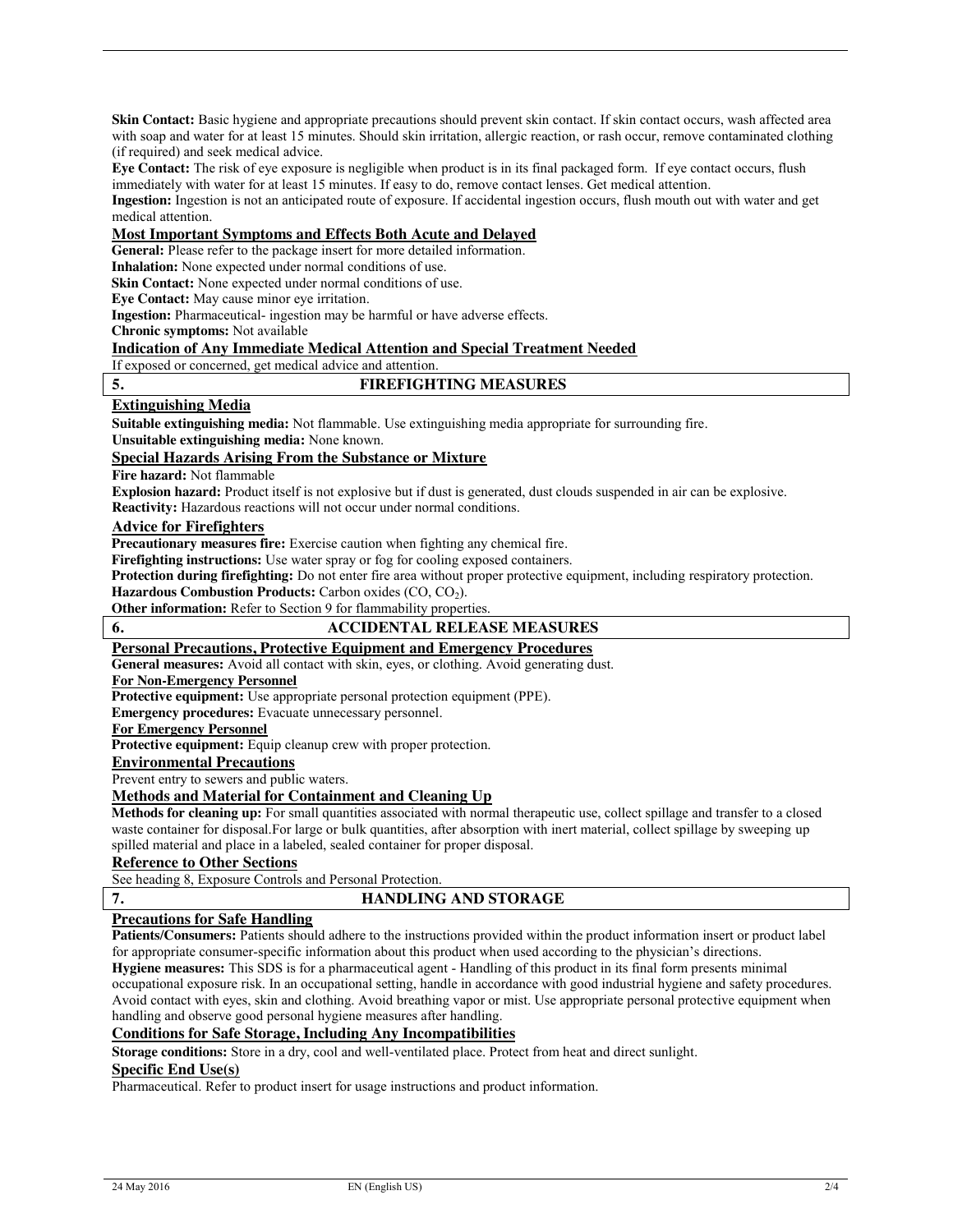## **8. EXPOSURE CONTROLS/PERSONAL PROTECTION**

## **Control Parameters** Not applicable

## **Exposure Controls**

**Appropriate engineering controls:** Not generally required. Site-specific risk assessments should be conducted to determine the appropriate exposure control measures. If applicable, use process enclosures, local exhaust ventilation, or other engineering controls to maintain airborne levels below recommended exposure limits.

**Personal protective equipment:** Not generally required. The use of personal protective equipment may be necessary as conditions warrant.

**Hand protection:** Wear protective gloves made from PVC, neoprene, nitrile, vinyl, or PVC/NBR.

**Eye protection:** In laboratory, medical or industrial settings, or operations in which airborne particulates will be generated, safety glasses with side shields are recommended.

**Skin and body protection:** In laboratory, medical or industrial settings, impervious disposable gloves and protective clothing are recommended if skin contact with drug product is possible.

**Respiratory protection:** When manufacturing or handling product in large quantities and dusts or particulates may be generated, maintain airborne concentrations below recommended limits. Workplace risk assessments should be completed before specifying and implementing respirator usage. NIOSH/MSHA approved respirators for protection should be used if respirators are found to be necessary.

| 9.                                                           | PHYSICAL AND CHEMICAL PROPERTIES |  |  |  |
|--------------------------------------------------------------|----------------------------------|--|--|--|
| <b>Information on Basic Physical and Chemical Properties</b> |                                  |  |  |  |
| <b>Physical state</b>                                        | Solid                            |  |  |  |
| Appearance                                                   | White, unscored tablets          |  |  |  |
| <b>Odor and Odor Threshold</b>                               | Not available                    |  |  |  |
| pН                                                           | Not available                    |  |  |  |
| Relative evaporation rate (butyl acetate=1)                  | Not available                    |  |  |  |
| <b>Melting/Freezing point</b>                                | Not available                    |  |  |  |
| <b>Boiling point</b>                                         | Not available                    |  |  |  |
| <b>Flash point</b>                                           | Not available                    |  |  |  |
| <b>Auto-ignition temperature</b>                             | Not available                    |  |  |  |
| <b>Decomposition Temperature</b>                             | Not available                    |  |  |  |
| <b>Flammability</b> (solid, gas)                             | Not available                    |  |  |  |
| <b>Upper/Lower flammable limit</b>                           | Not available                    |  |  |  |
| Vapor pressure                                               | Not available                    |  |  |  |
| Relative vapor density at 20 °C                              | Not available                    |  |  |  |
| <b>Relative density/Specific gravity</b>                     | Not available                    |  |  |  |
| <b>Solubility</b>                                            | Not available                    |  |  |  |
| Log Pow/Kow                                                  | Not available                    |  |  |  |
| Viscosity (kinematic, dynamic)                               | Not available                    |  |  |  |
| <b>Explosion data</b>                                        | Not available                    |  |  |  |
| 1 A                                                          | COLOUI FOV AND DEA COUVERY       |  |  |  |

## **10. STABILITY AND REACTIVITY**

**Reactivity** Hazardous reactions will not occur under normal conditions.<br>Chemical Stability Stable under normal conditions.

Stable under normal conditions.

**Possibility of Hazardous Reactions** Hazardous polymerization will not occur.

**Conditions to Avoid** Direct sunlight. Extremely high or low temperatures. Avoid creating or spreading dust.<br>**Incompatible Materials** Strong oxidizers. Strong bases. Strong acids.

**Strong oxidizers. Strong bases. Strong acids.** 

Hazardous Decomposition Products Carbon oxides (CO, CO<sub>2</sub>).

## **11. TOXICOLOGICAL INFORMATION**

## **Information on Toxicological Effects - Product**

**Acute toxicity:** Not classified

**LD50 and LC50 Data:** Not available

**Respiratory or skin sensitization:** Not classified

**Skin Corrosion/Irritation:** Not classified

**Eye Damage/Irritation:** Not classified **Germ cell mutagenicity:** Not classified

**Teratogenicity:** Not available **Carcinogenicity:** Not classified

**Specific target organ toxicity (repeated exposure):** Not classified

**Reproductive toxicity:** Not classified

**Specific target organ toxicity (single exposure):** Not classified